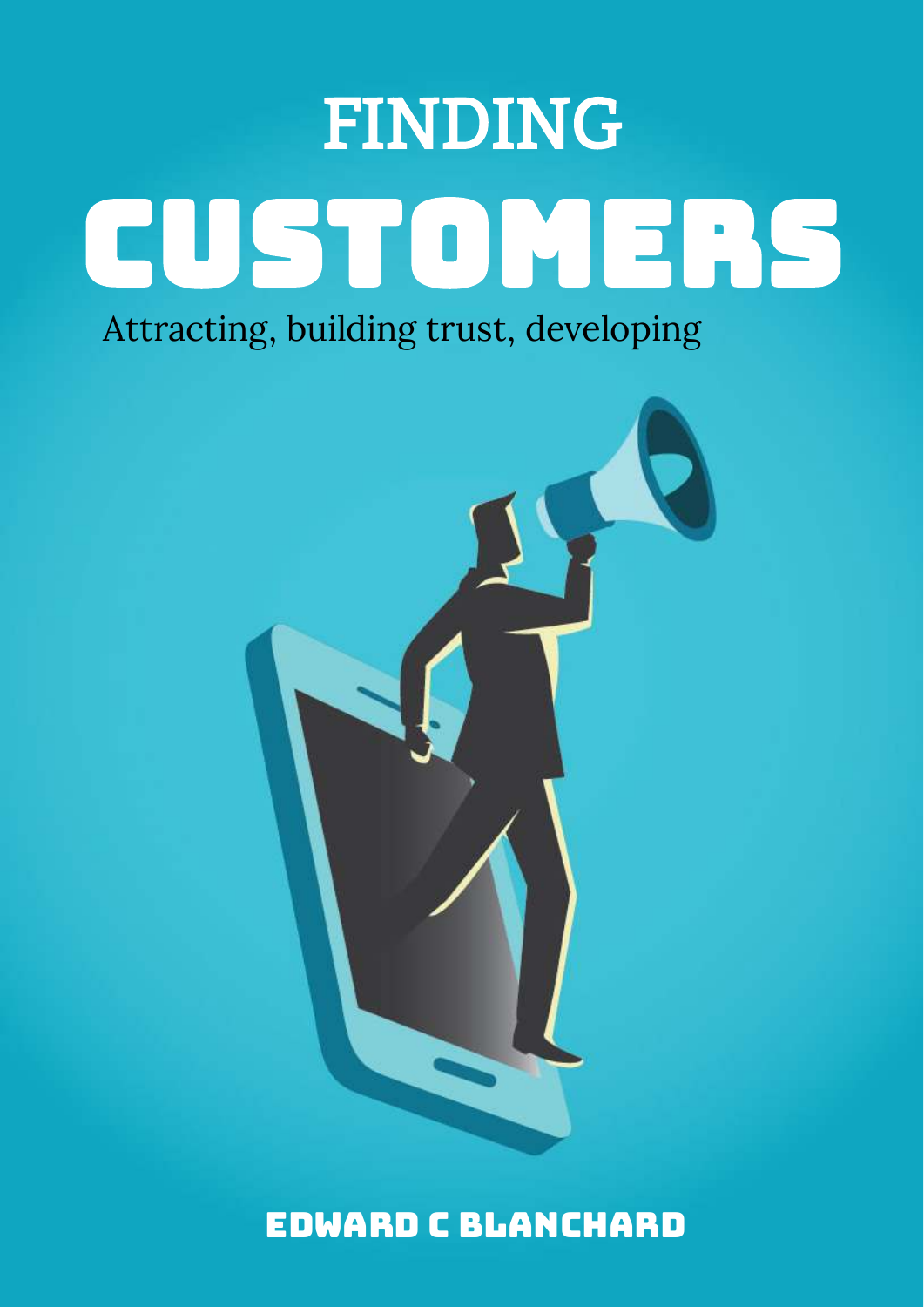Simple eBook

# Table Of Contents

| <b>Seven Simple Steps to More Clients</b>                                         |    |
|-----------------------------------------------------------------------------------|----|
| <b>How Can You Attract Customers And</b><br><b>Clients?</b>                       | 5  |
| <b>Convert leads into clients and boost your</b><br>sales                         | 8  |
| <b>How Easily You Can Make Clients And</b><br><b>Prospects Remember Your Name</b> | 11 |
| <b>Capture Clients with Words and Graphics</b>                                    | 13 |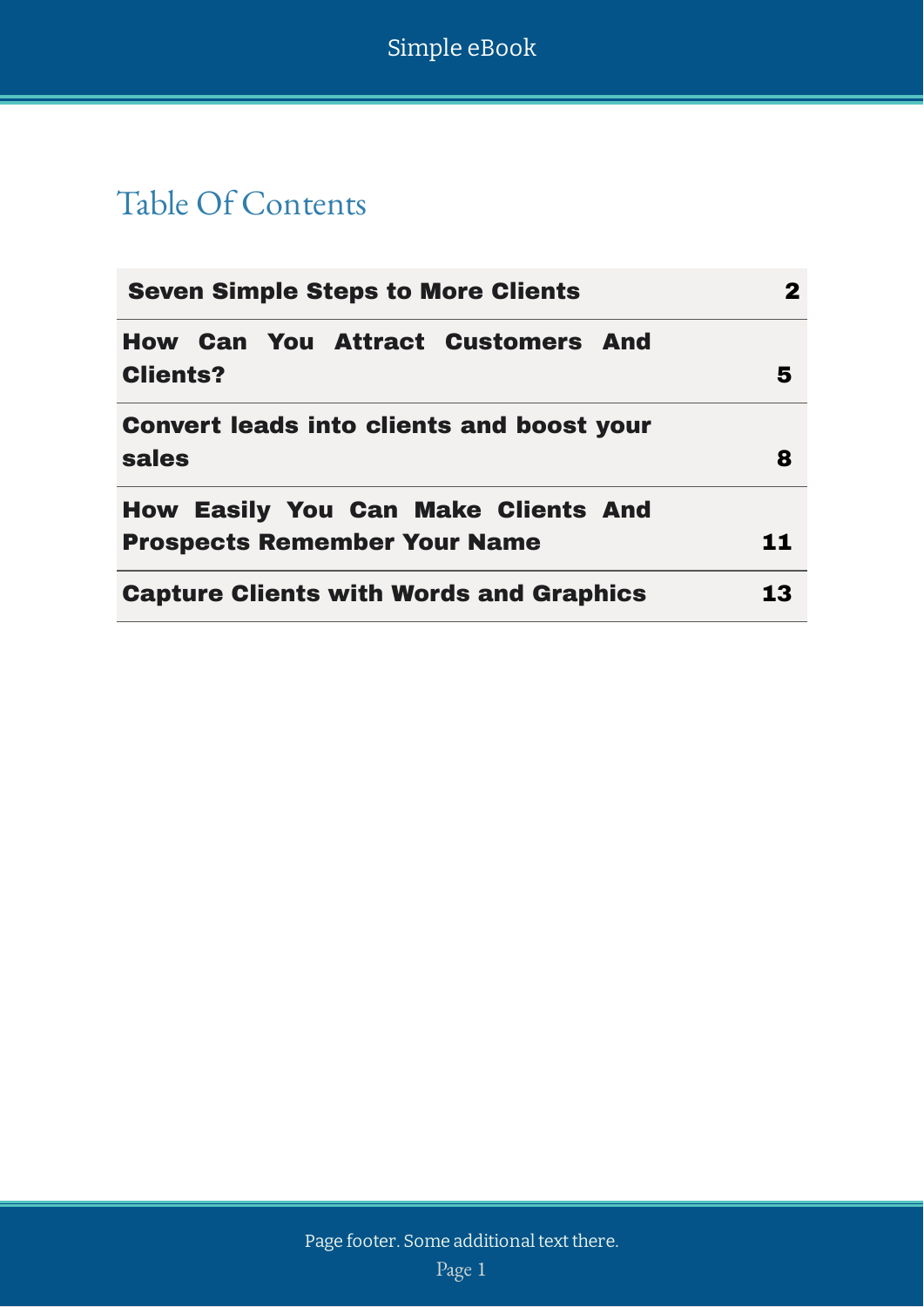## <span id="page-2-0"></span>Seven Simple Steps to More Clients

In my work as a business coach I meet with people every day who have dreams of creating success in their business. Sadly, most of them are saying the same thing, I hate marketing, I just want to do what Im good at without having to market myself. The truth about getting more clients is that its not that difficult, it just requires following some simple steps.

#### FOCUS:

How do you get to where you want to be unless you know where you are going? I always teach my clients a visualization in which they imagine where they want to be professionally in 1 year from today. How much money do you want to be earning? How many hours a week do you want to work? What kind of clients do you want to work with?

#### STRATEGIES:

Once youre clear about where you want to be, you need to create strategies to get there. I tell people, if you already knew what strategies to use, youd probably already be there. Strategies help you to chunk big visions into tangible, bite size action steps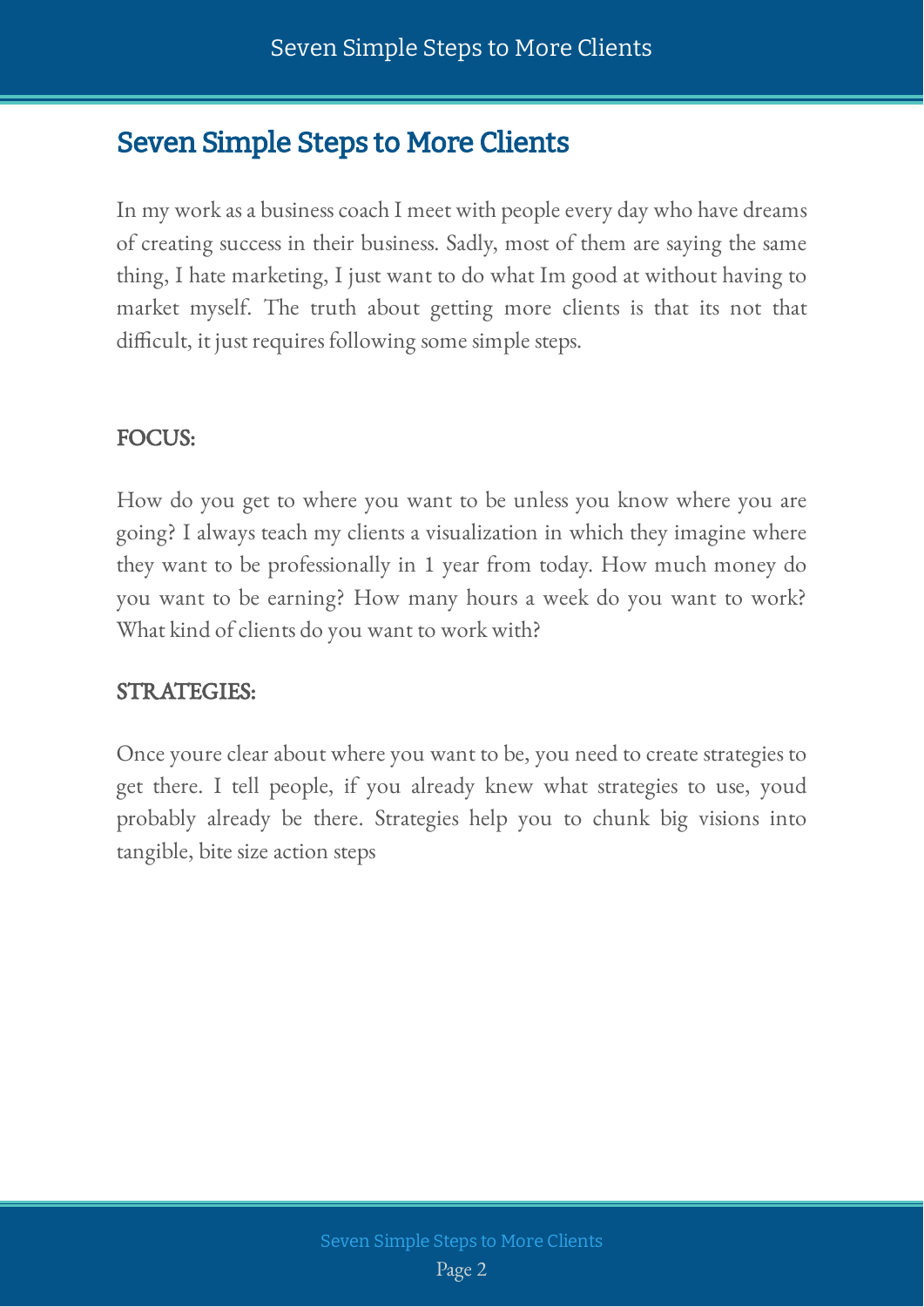#### ACCOUNTABILITY:

How accountable are you to yourself? Most people I meet in business for themselves, find it far too easy to slide in keeping their agreements with themselves. The magical thing about coaching is that when you have a witness to your accountability, you are much more likely to do what you said youd do. Just knowing that someone cares and will ask you every week, How did that action step go?, is huge incentive to staying on track.

#### DISCOVERY:

As a former psychologist, one of my passions is helping people discover how they block them themselves and get in their own way of success. What I find is that everyone needs to reprogram some self-limiting beliefs, like I dont have what it takes to succeed or I dont deserve to have a lot of money. Another block is that most people suffer from subconscious sabotaging strategies, like procrastination . These need to be reversed. Finally , everyone Ive ever met has a monstrous , overly developed inner critic, which I call the Gremlin. In discovery you learn to identify the voice of you Gremlin and learn to tame it way down.

#### PERSPECTIVE:

We all spin our wheels and get caught up in our narrow perspective. The best investment we can make in getting more clients is to have people around us that give us the option of another perspective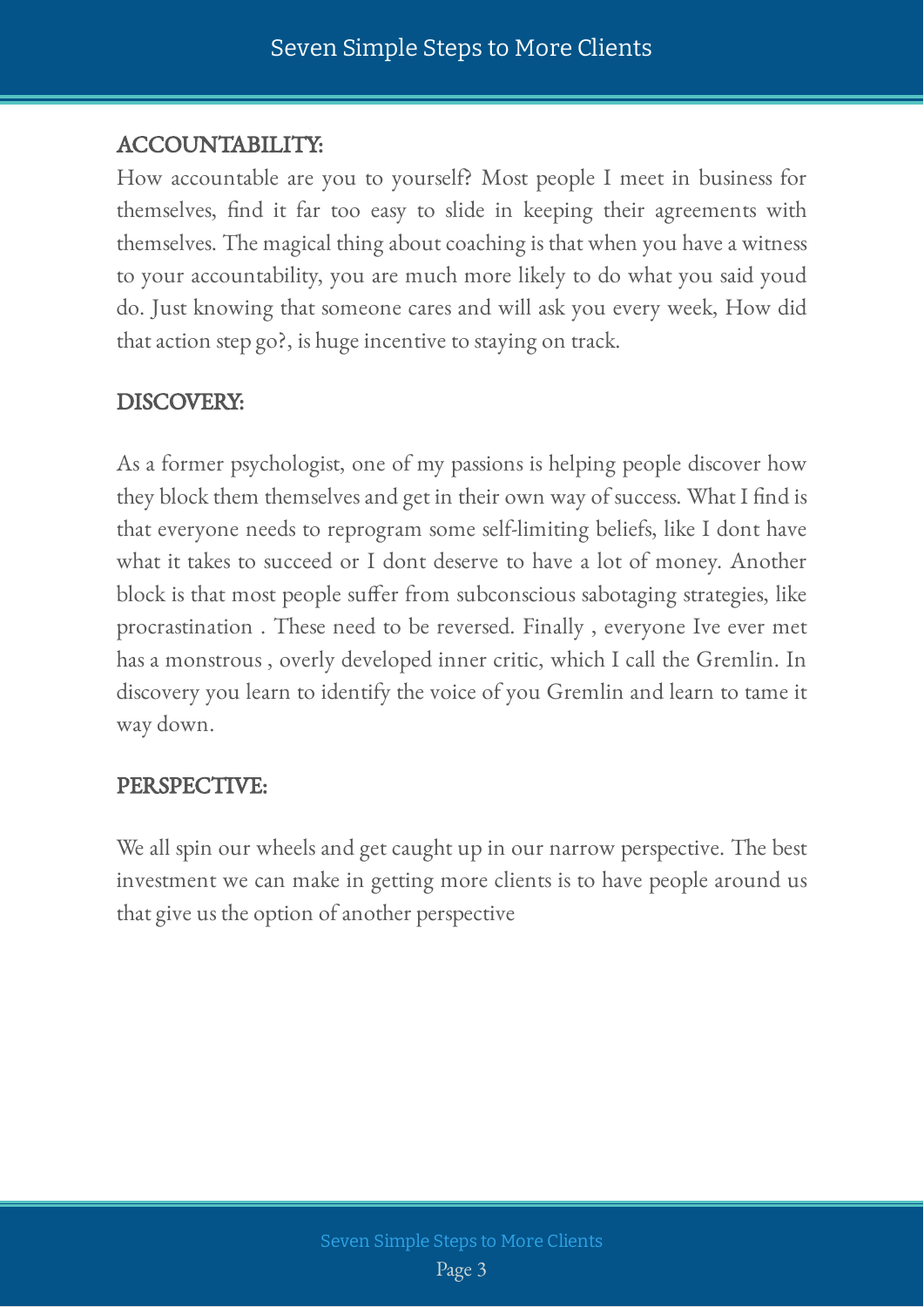#### SUPPORT:

If you are in business for yourself , you need all the support you can get. As you put yourself out there to get more clients, you are assuming the responsibility of helping these clients. Who helps you? Who do you lean on? It is invaluable to have a support team or a committed ally in your corner.

#### CELEBRATION:

How often do you celebrate yourself? As a coach who teaches people how to get more clients I find that learning to celebrate not only your successes but also your efforts is the way to a long a healthy career. By learning to stop, pause and validate yourself for what youve done keeps this process light , fun and exciting. Also, think of how impossible it is for your gremlin to beat you up, if you are busy celebrating yourself! It is one of of the joys of my work that I get to help people truly celebrate themselves.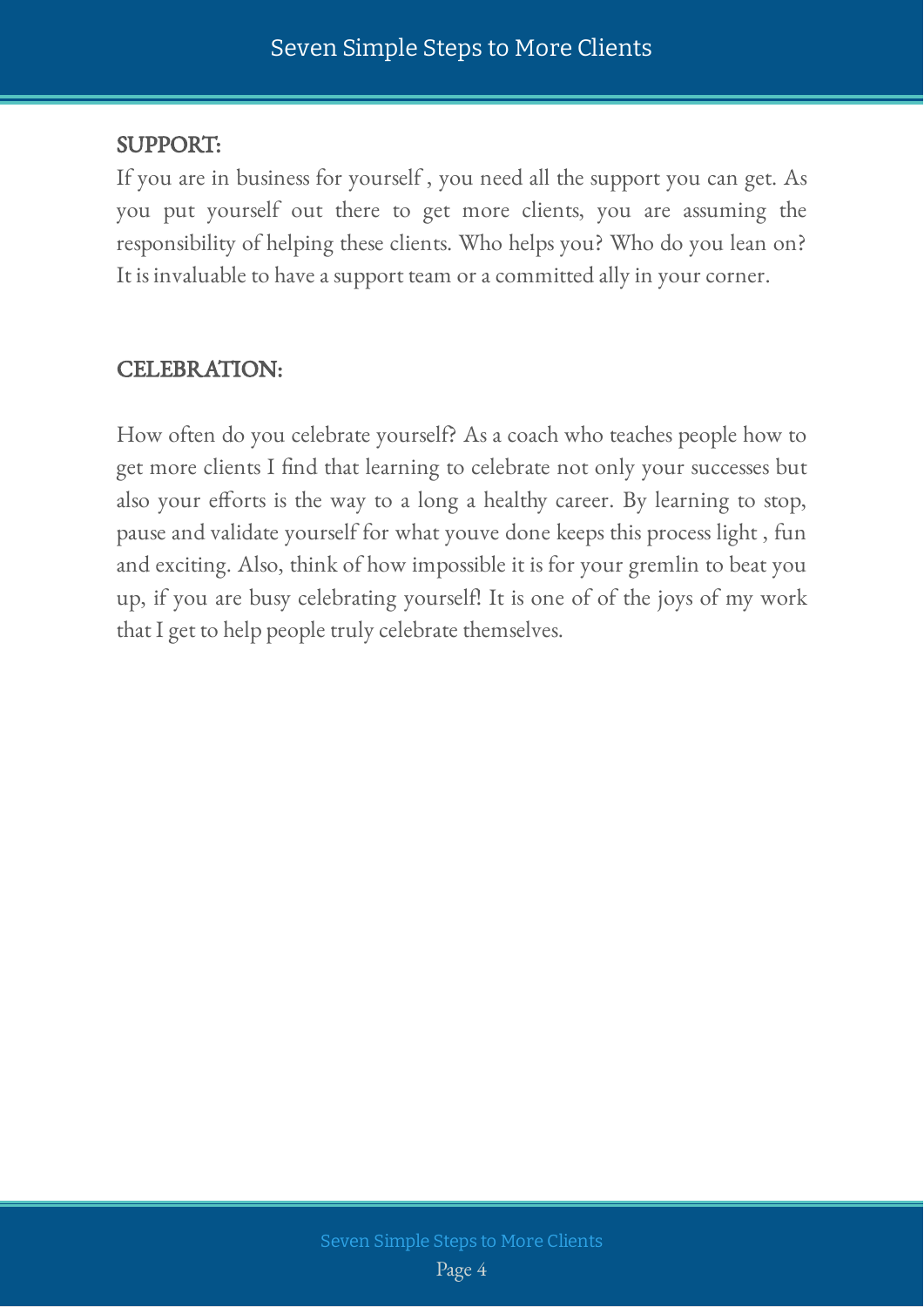#### <span id="page-5-0"></span>How Can You Attract Customers And Clients?

Are you starting a new business? Ever wonder how you can attract customers to your new business? First of all if you are going to be in businesses for yourself do something you really, really enjoy. Be passionate about whatever business or work you are in. Keep yourself rested and try to have some fun every day of your life. Other people which include customers to your business are not attracted to people who stressed out, worried all the time, tired all the time or does not seem to be having too much fun at what they are working at.

When it comes to doing things you enjoy, it really shows to others. If you love what you are doing you will become very good at it. You will learn more about it quicker than a subject you are not the least bit interested in but just have to do in order to earn a paycheck. You will talk about what you love and are passionate about. You will connect with other people and they will catch that same joy you experience and communicate. Things will happen.

Be bold, choose your own path and proceed with that path unstoppable. Even in business, people are attracted to individuals who choose their own path and pursue it with a vibrant passion.

Be meticulous about details. Pay attention to your presentations, the packaging and the delivery of your services or goods.

Arrange your business and your life so you can take advantage of creativity at the moment it happens. This might be a hard one for people who have to be on a particular schedule. I personally despise schedules. They tear me up. I cannot function on a set schedule. When I do I feel like someone elses robot. The most wonderful thing about my lifestyle now is this freedom to sleep, eat and work when my mind and body says to do those things.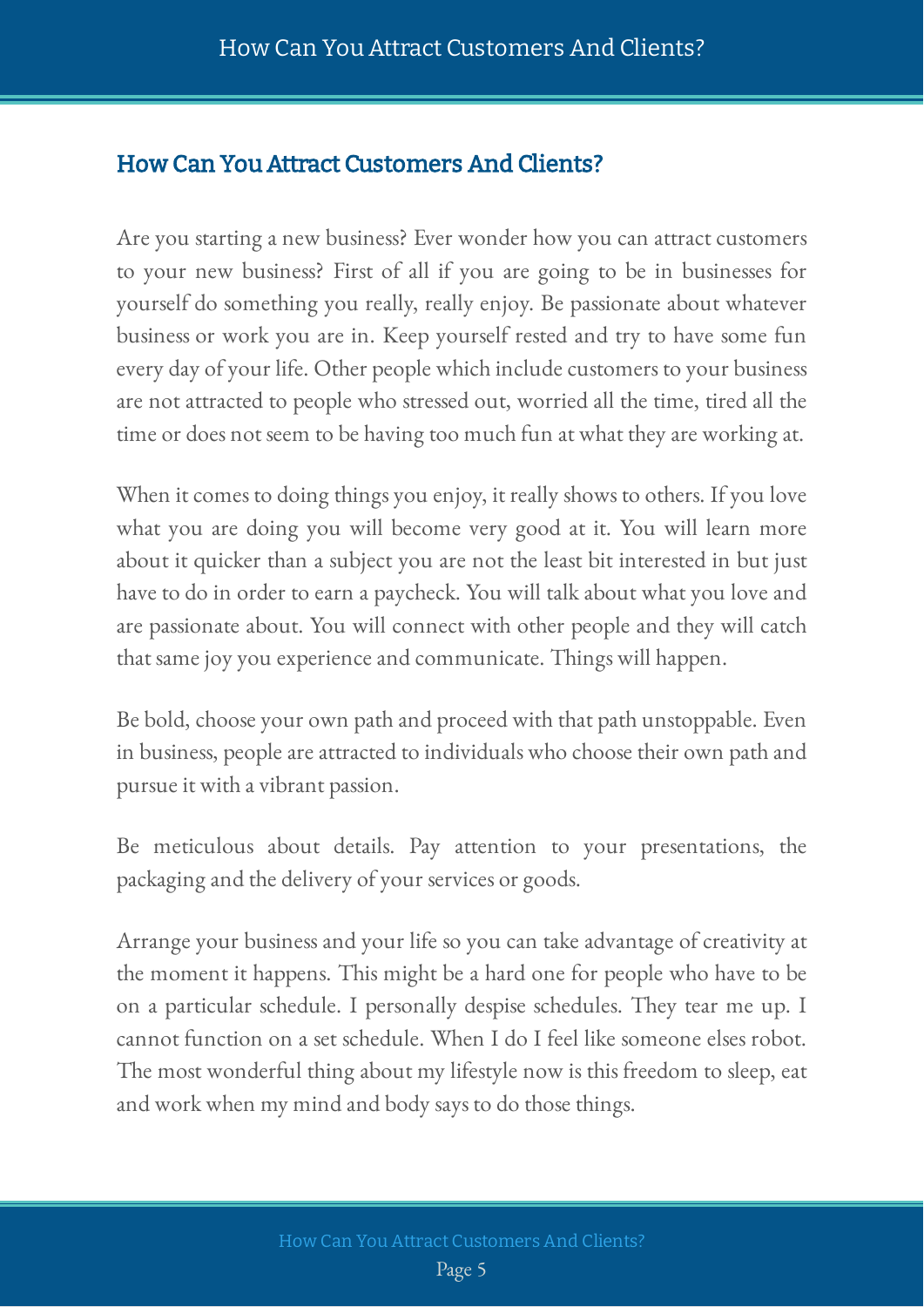Take care of yourself extremely well. Become extremely and incredibly selfish; manage your time, your space and your life well. You will end up having more to give and more to share. After all if you dont take care of yourself first and extremely well how can you expect to serve the needs of others?

Respond immediately to phone calls and e-mails. Answer all questions to the fullest of your ability. Go the extra mile. This really does work more often than not.

Do more than you are asked to do, provide more, go further with people than you are paid for. I was this type of person even when I worked for someone else.

I once worked as a clerk-typist and was called upon to do the work of the account clerk while she was out on maternity leave. Before she left she was to give me training. Well.training was not enough for me. I took extensive notes and ended up writing an entire procedure manual for her particular position, which helped me tremendously while she was out on her maternity leave. My supervisor at the time was quite impressed. He ended up utilizing that job procedure manual for other staff members.

I, of course, was like the working 9 to 5 girl who did all the work and received none of the credit. It was truly all taking and no giving. Oh I got a Thank-you and an extra pat on the back from my supervisor. My peers were not so happy with me, however. I stayed there only about a year needless to say. I had a lot of fun in that job! And.I did go the extra mile just for the internal joy of it. All I needed to do was a few simple chores for this girl while she was out on maternity leave, but that streak of creativity hit me and I ended up writing an entire procedure job manual for that particular job! I enjoyed writing the manual more than the boring chores of the actual job. So..add value just for the joy of it! I did not get extra money in my paycheck for all that extra work.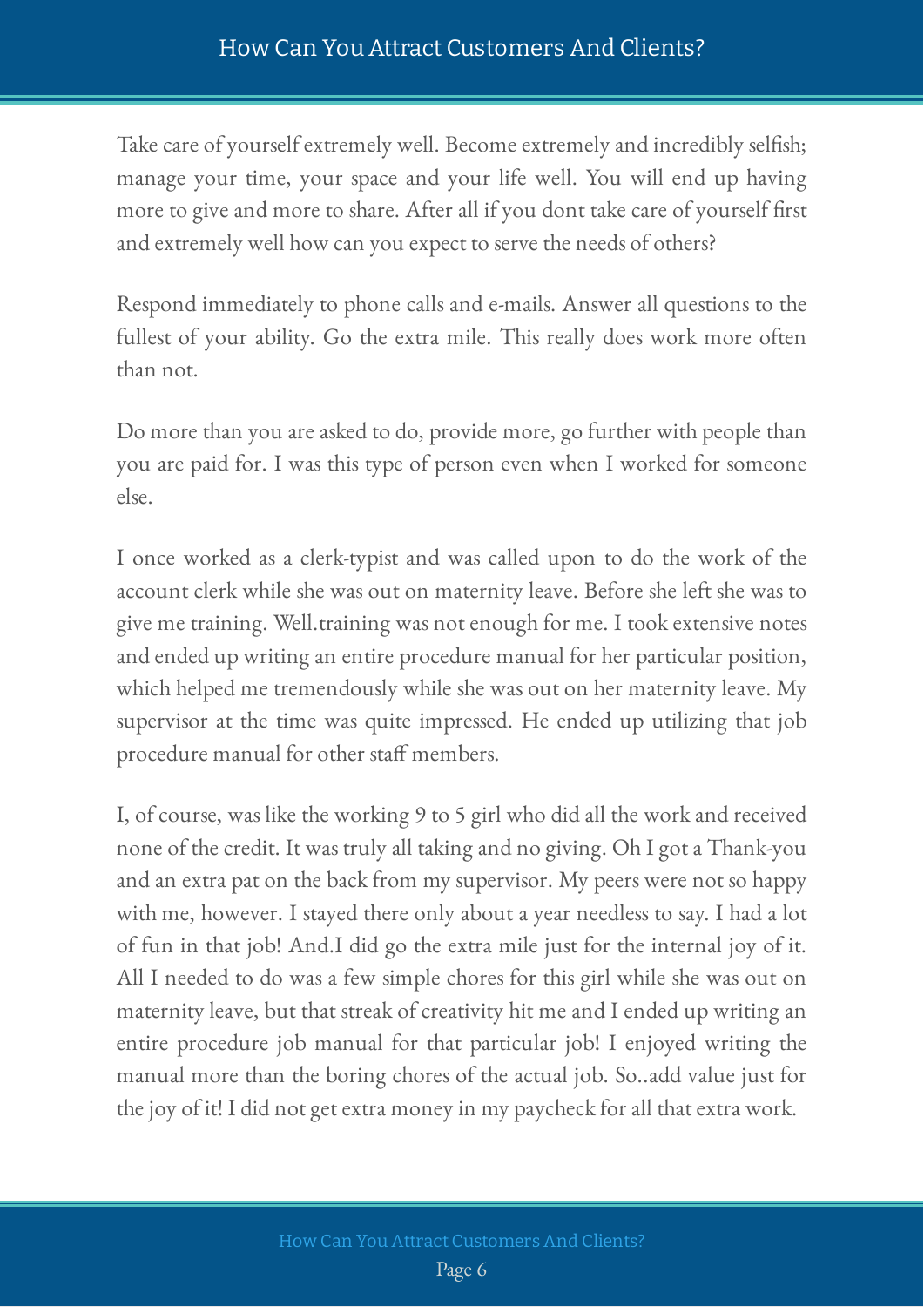#### How Can You Attract Customers And Clients?

Decide what your personal values are in life. Spend your days living in harmony with your values. You will become energized, at peace with yourself, focused and attractive to others. Work on becoming YOU as a unique, gifted, and unforgettable individual. I know I have been pretty unforgettable in some of my jobs, not always in positive ways however. I certainly try, and keep on trying, always never giving up those things in life that are most valuable to me.

These are just a few tips that may help you get started attracting others to your business.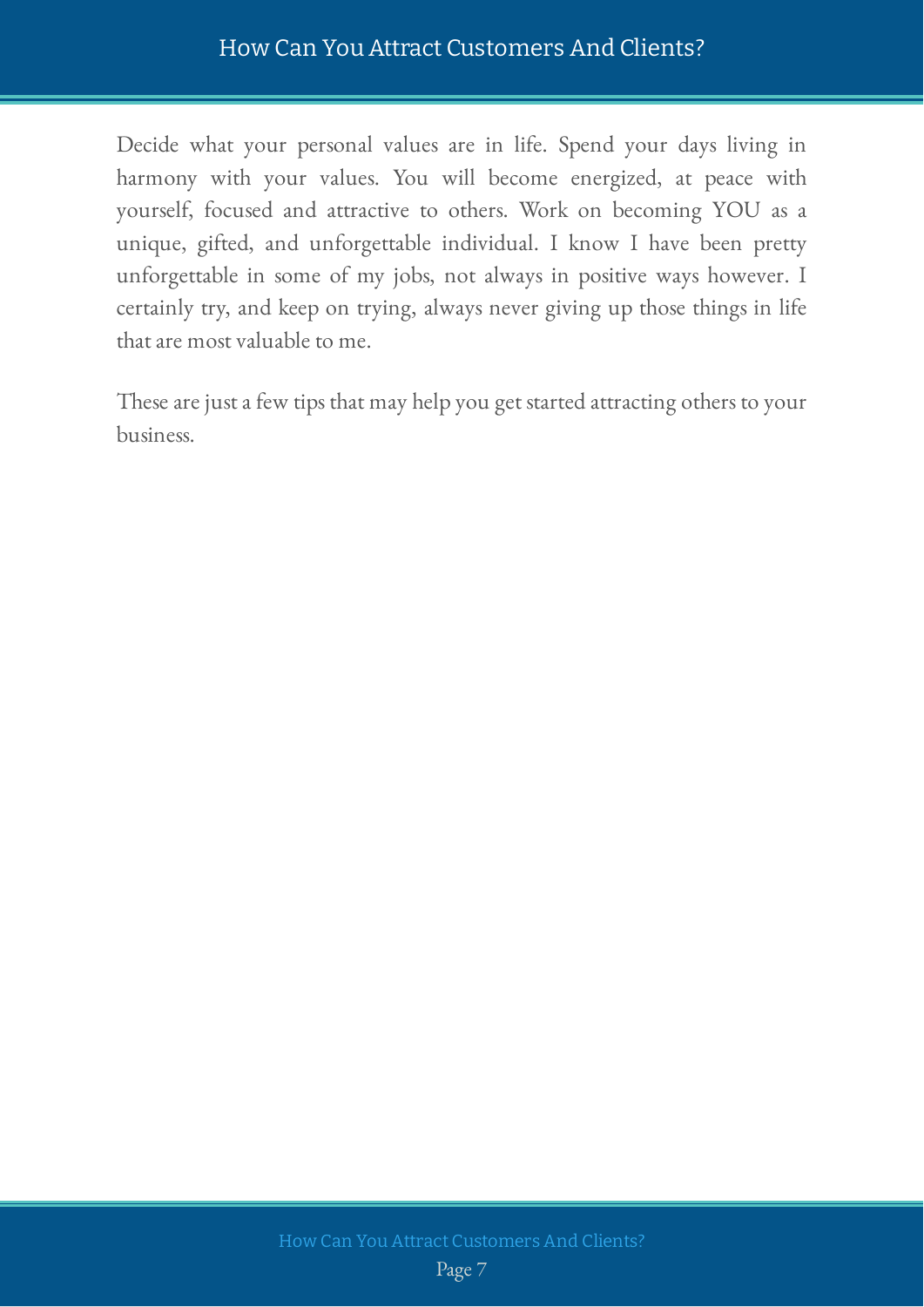## <span id="page-8-0"></span>Convert leads into clients and boost your sales

A major part of keeping profitable and growing your business is maintaining a focus on business development. Even when you've got the right mix of work, clients and employees you should be looking for new sales leads. Establish a process that ensures your existing customers don't get neglected while you manage new business opportunities in a cost- and time-effective manner.

#### 1. Generate sales leads.

Identify the types of companies you want to work with and a realistic number of companies you want to target over a given period of time. For example: An accountant with experience in the marketing industry might decide to target five opportunities per month focussed on marketing consultancies.

Finding potential clients and identifying new opportunities can be done through networking events, tenders listed in newspapers and industry magazines and headlines in newspapers about new projects and industry seminars. Keep an eye on your industry and stay aware of new developments.

Track the companies you approach in a database (you could use Microsoft Office Excel or Access). Tracking should cover the obvious things company contact details as well as details of what was discussed, potential work, actions and more.

#### 2. Qualify the leads.

Once you have companies identified, review it to ensure they are realistic opportunities. Some areas to think about include: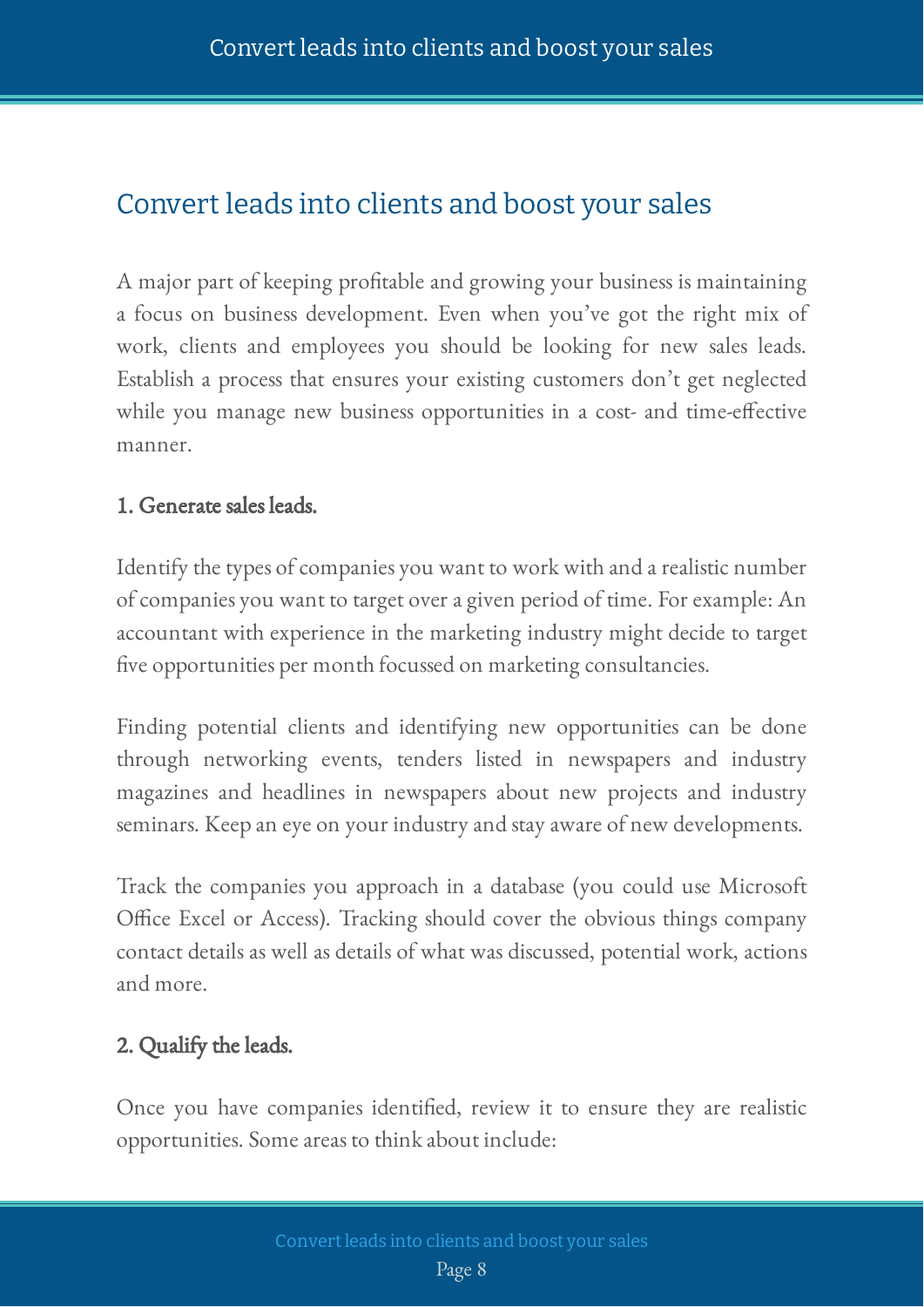- -> Do you have the right contacts to get started.
- $\rightarrow$  Do you have the right services to offer them?
- -> How can their website help you understand them better?
- -> Do you have any conflicts of interest in pursuing this company?
- -> Does this client have growth potential or would it be a quick job?
- -> Who makes the decisions? How can you reach them?

#### 3. Raise your business profile.

By raising your company profile (no matter how small you are) you'll be able to generate new business with less effort. As a leader in the industry, new business will come to you. There are many ways to raise your profile; you could try sponsoring events, adverts and gaining media coverage. The size, location and target market of your business will dictate the medium to use and the areas to cover.

#### 4. Show them what you're made of.

Start to reach your qualified opportunities by showcasing your company's products. Send them a brochure or a copy of any newsletters you produce and invite them to join; show off examples of your work; highlight relevant media articles. However, if you're using e-mail, avoid being overly intrusive or they may regard it as spam.

Develop standard template letters in Word to send to potential clients to accompany your credentials/brochures. Link to your database (Excel, Access or Outlook) when merging the letters and envelopes to ensure you don't have to re-enter details.

There is no specified time for this courting, so be patient. It could be six months before anything comes to fruition.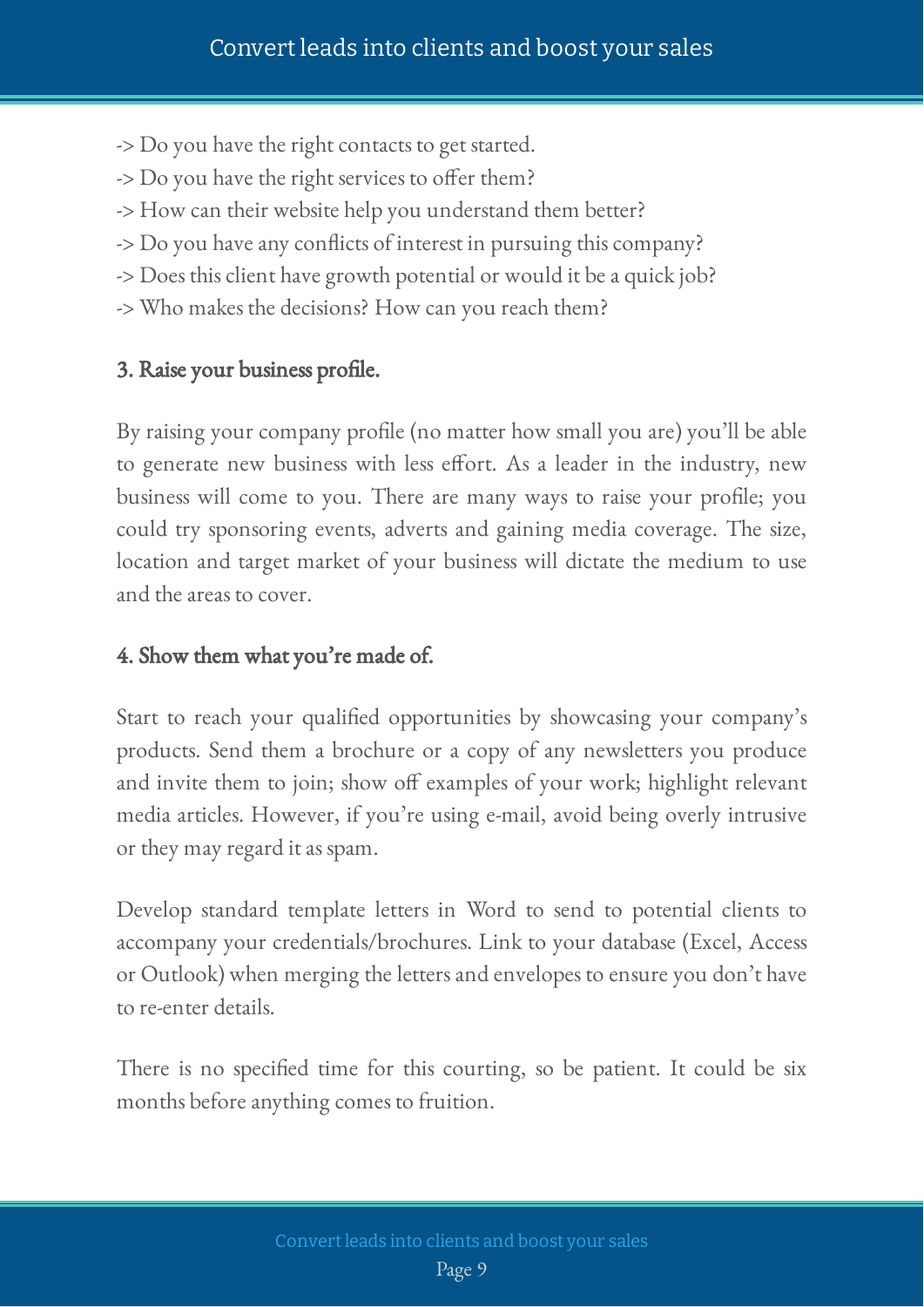#### 5. Set a meeting time.

So you're in the door. Now you need to sell yourself. Tailor the meeting to suit the way you operate as a business. It could be a formal PowerPoint presentation or a discussion over coffee. You may have no choice for the style of the meeting but make sure you are comfortable and well prepared. During the meeting be sure to demonstrate the knowledge you have developed in the previous stages.

#### 6. Follow up.

You've presented your capabilities and ideas. Don't stop there. Follow up is essential. This is a major part of the process and should be taken as seriously as the other steps. You'll probably be able to build on ideas from the meeting, or you might find an interesting/relevant article or statistics you could send to re-open discussion. Even if you don't have anything to send, thank them for the opportunity.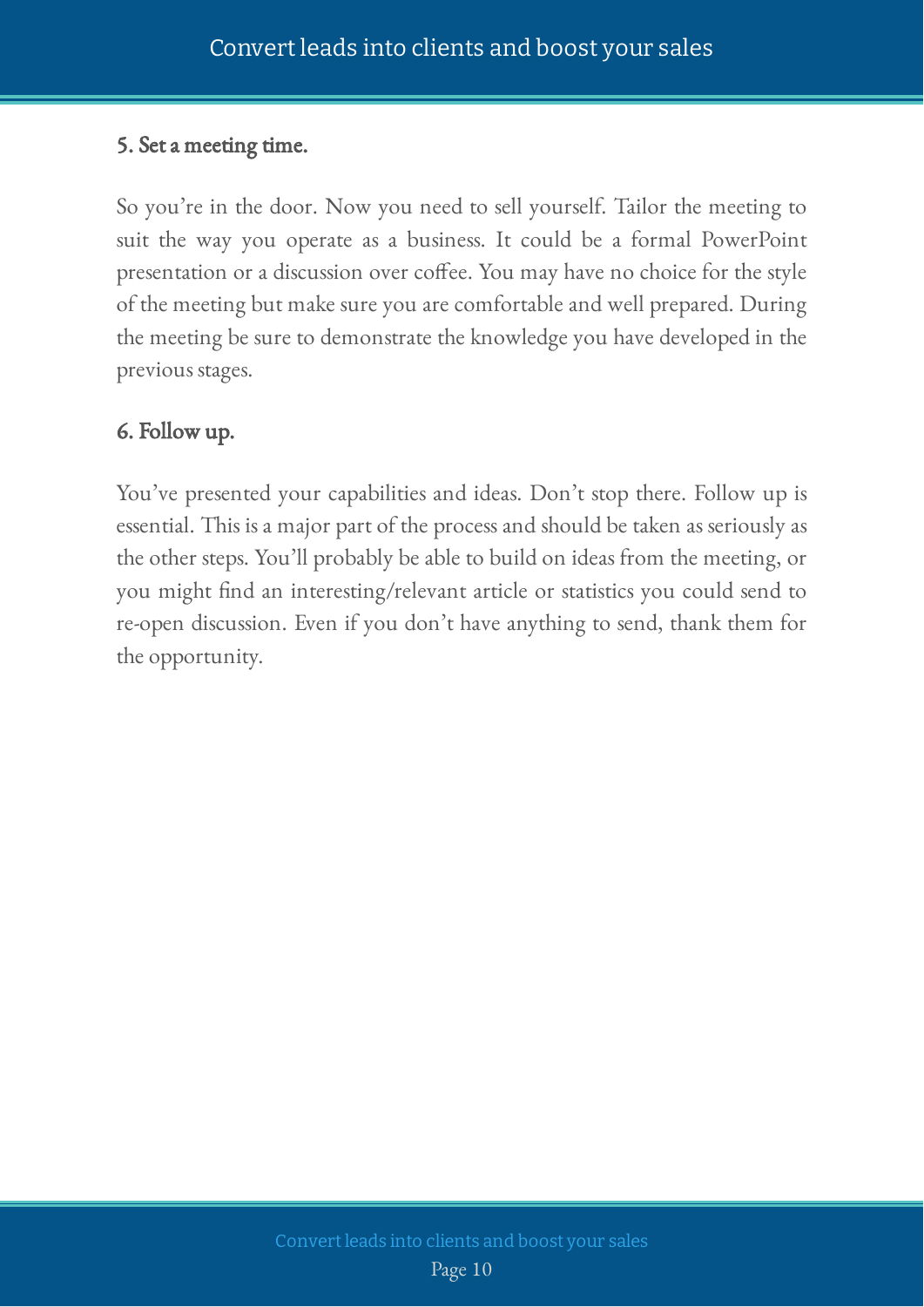#### <span id="page-11-0"></span>How Easily You Can Make Clients And Prospects Remember Your Name

Why should you use promotional gifts to help promote your company? Isnt a business card just as good? On the contrary, promotional gifts play a strong psychological role in convincing people in your industry that they need you.

Take an example from Robert Cialdinis' book, The Psychology of Persuasion, in which he explains that one secret to persuading people is the Rule of Reciprocity ingrained in us since birth by society. Because it is beneficial for humans to be able to exchange and share, with the expectation that we will be repaid in the future, people are more likely to give in to your requests if you give them something first.

Have you ever wondered why Hare Krishnas give you a flower before asking you to listen to them talk about the benefits of their religion?

Promotional gifts fall into the same general category but with the added benefit of having your name, phone number, website and logo printed on them.

The best kind of promotional products is the kind that provides some utility to the end-user. While pens and calendars were great to keep you top-of-mind for your audience in the past, today there are numerous hi-tech options such as thumb-drives, laser-pointers, digital picture frames, and even MP3 players with your information engraved on them. The more an object with your name on it gets used, the more likely someone will be to remember who you are and what you do.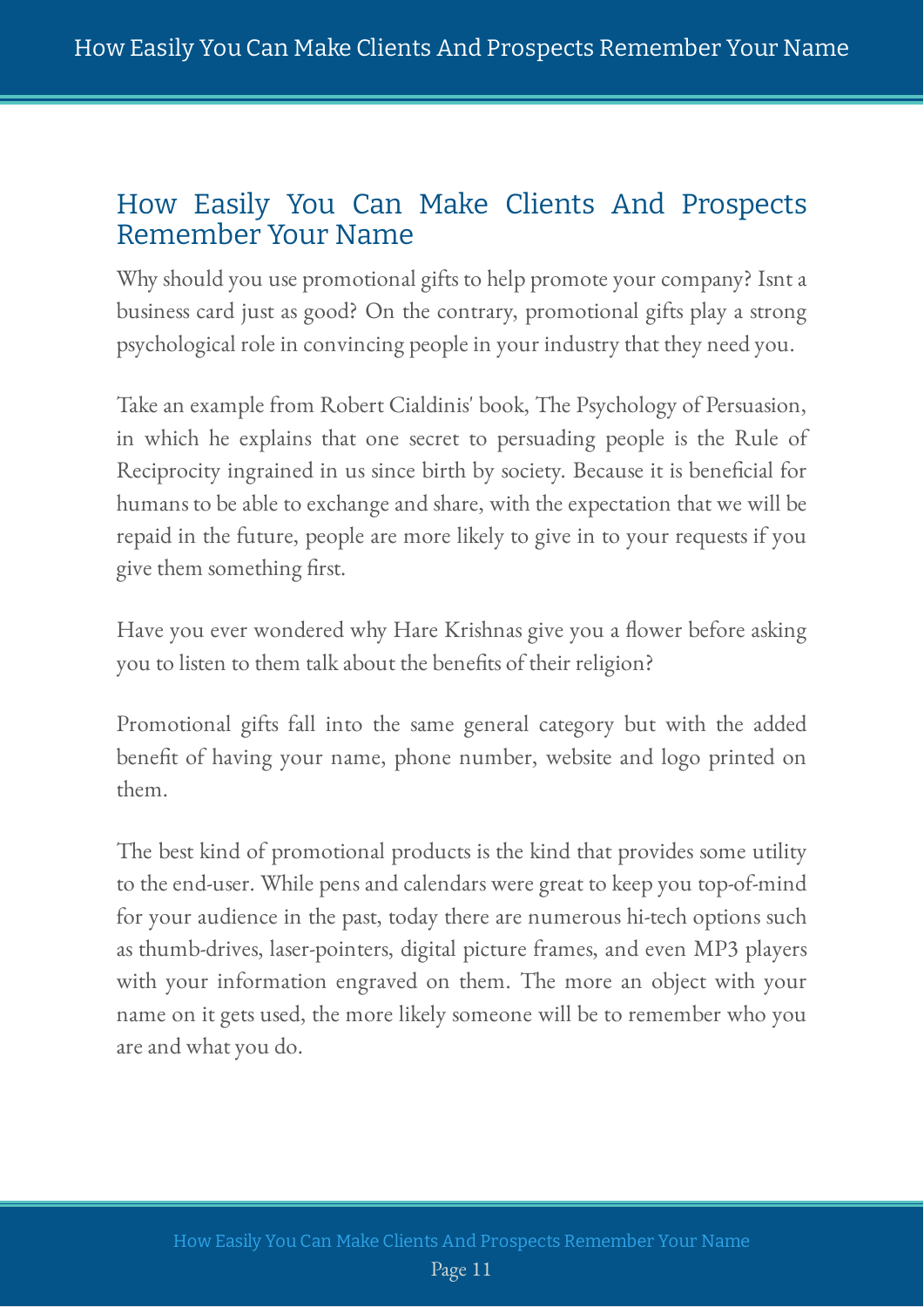Of course, once you provide the promotional gift to your client, prospect or influencer, dont forgot to ask for your return favor. You can do it right up front, as when you receive the complimentary, pre-printed return address labels in the mail. Or later on, like when you receive government0candidate pins or buttons in the hopes that you will cats your vote at the proper time.

Remember that each promotional object that you give out is an opportunity to start a conversation, and opening to ask for a favor in return.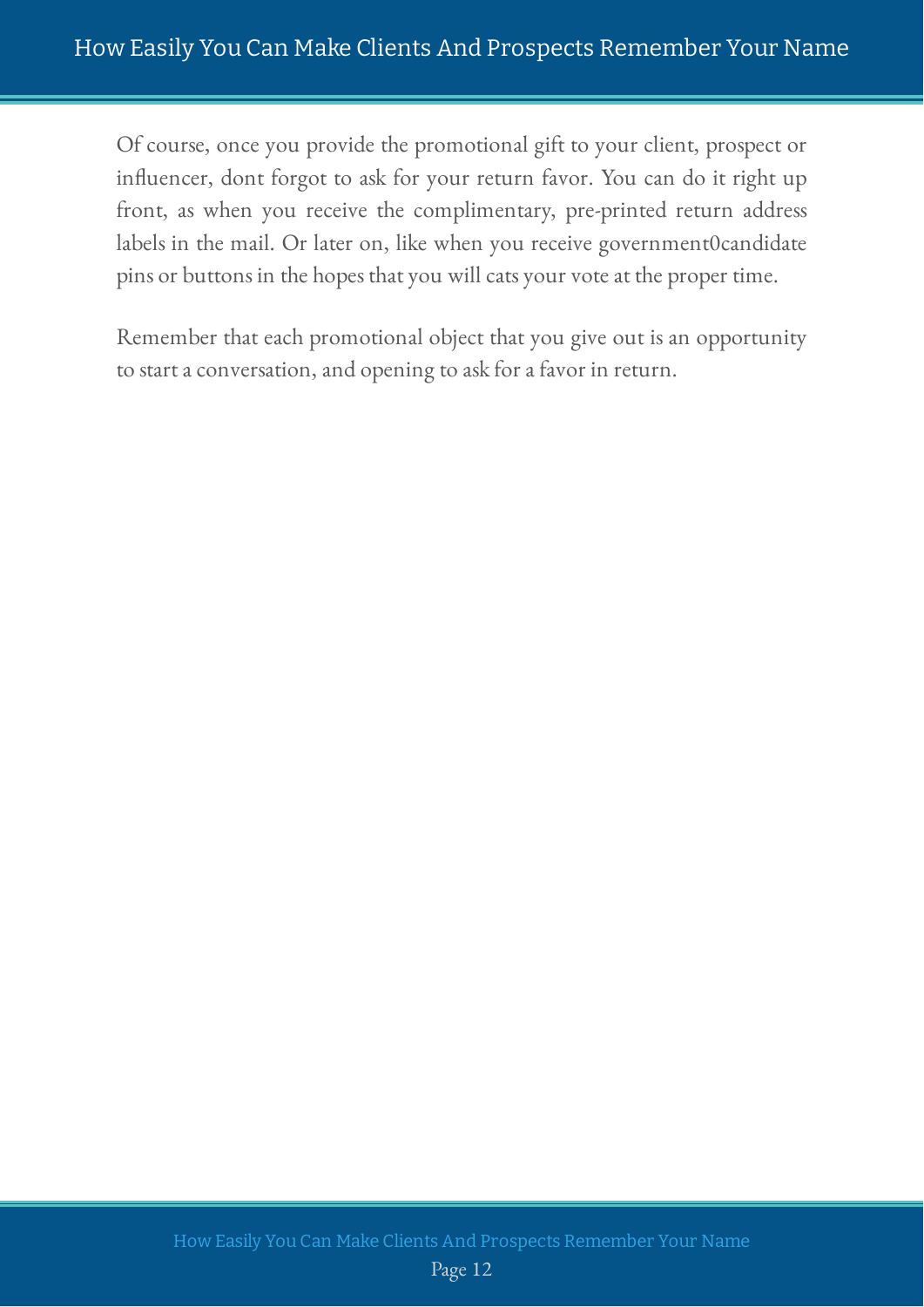# <span id="page-13-0"></span>Capture Clients with Words and Graphics

Do the marketing pieces you send out lack pizzazz and personality? Are they capturing the clients you want to work with?

As your company's in-house graphics person–perhaps more by default than by intention–you're pressed to be a jack/jill-of-all-trades. You want to do a great job of producing promotional pieces, but you have little time to learn advanced design and marketing skills.

Your ongoing challenge is learning to do a little more to get a lot better results–quickly and painlessly.

How can you improve them? What Techniques Can You Apply NOW?

Take these 5 design/marketing tips to heart. Using them consistently will save you time in the long run and attract more customers.

#### #1 Develop a brand identity and stick with it

Branding is an all-encompassing concept that brings together your business's product mix, pricing, ambience, promotions, identity, and much more. From a graphics point of view, it's your logo, stationery, business card, website, and flyers that create a graphic personality. Your descriptive tag line bonds these pieces with added pizzazz.

Think about familiar brands like Nike's. You know what it offers instantly when you see the logo (the Nike swoosh) and tag line (Just Do It!). You want that kind of instant recognition for your company.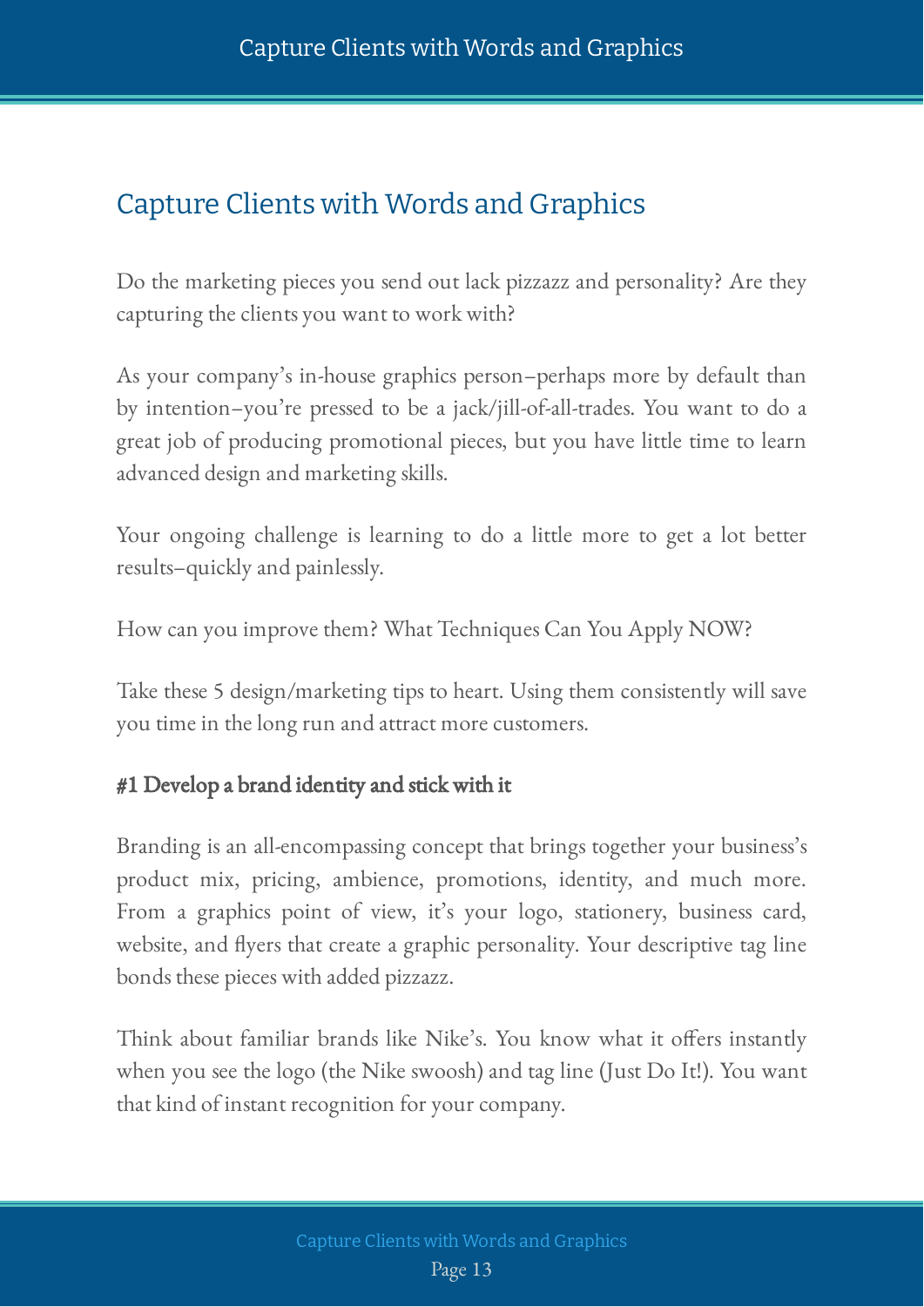#### Capture Clients with Words and Graphics

The results? Your messages get noticed because you've built credibility and recognition into your brand through consistent use of graphic identity techniques.

#### #2 "Hook" customers with persuasive writing and a "call to action"

Make a habit of doing these two things: Use persuasive words that "hook" their interest, and include a well-defined call to action in every piece. When writing marketing pieces, what can you do to make them more effective? Apply these basics:

– Know who you are writing for and keep their preferences in mind as you write each word.

– Put your message in terms of "you" rather than "I" or "we." People don't care about what "we" offer; they care about how your product or service can make their lives better.

– Make it clear what your readers should do, think, or believe as a result of reading the information you present.

– State your intention as a command–known as a "call to action." It can be as simple as "Call Today" or "Order It Now."

The results? The whole point is to encourage your prospects to take action! Whether it's to send an email or pick up the phone and call you, using precision wordsmithing persuades your prospects to take action…now!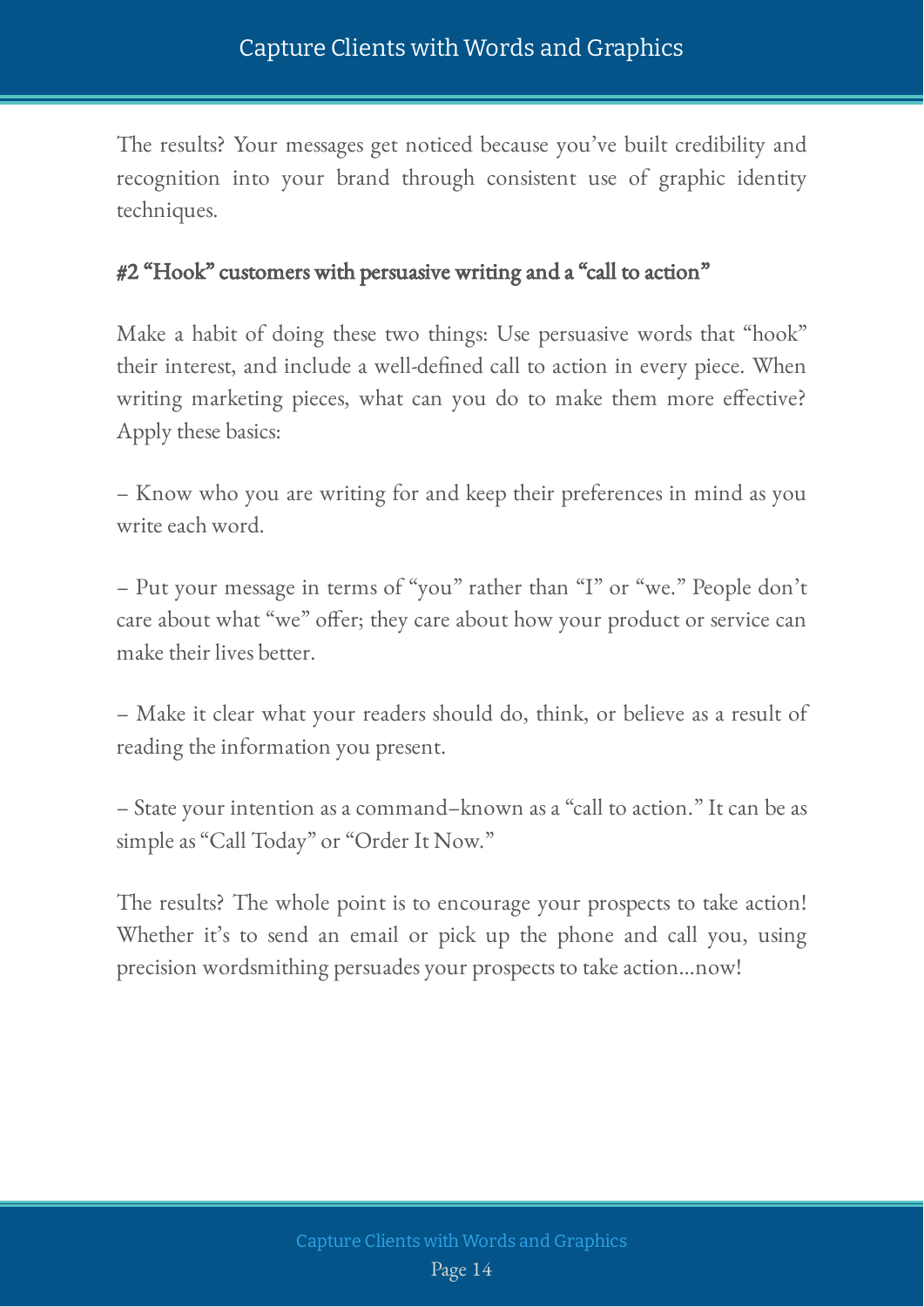#### Capture Clients with Words and Graphics

#### #3 Use digital photography and illustrations to add "kick" to your marketing pieces

A ho-hum marketing piece generates few calls. What a waste! Learn the ins and outs of working with digital photography and illustrations — so much easier with Internet resources galore to choose from.

A few quick tips:

– Place your strongest image in the top half of the page where it will get the best visibility.

– Using one large picture makes a stronger impression than several smaller ones.

– Group several small pictures so they collectively form a single element.

– Juxtapose a small picture with a larger one for contrast.

The results? Photos and illustrations help you add the "eye" appeal that translates into "buy" appeal.

#### #4 Jazz up your layouts so your most important points stand out

Break up monotonous lines of text with attractive "pull quotes" or "callouts," which make critical information stand out on the page. To create a pull quote, just copy a provocative or challenging statement from your text and paste it into a different position on the page using large, contrasting type. Add decorative quotation marks, border it with lines, or place it inside a box to jazz it up.

The results? The points of interest you've added draw the reader's eye to the exact point you want them to remember.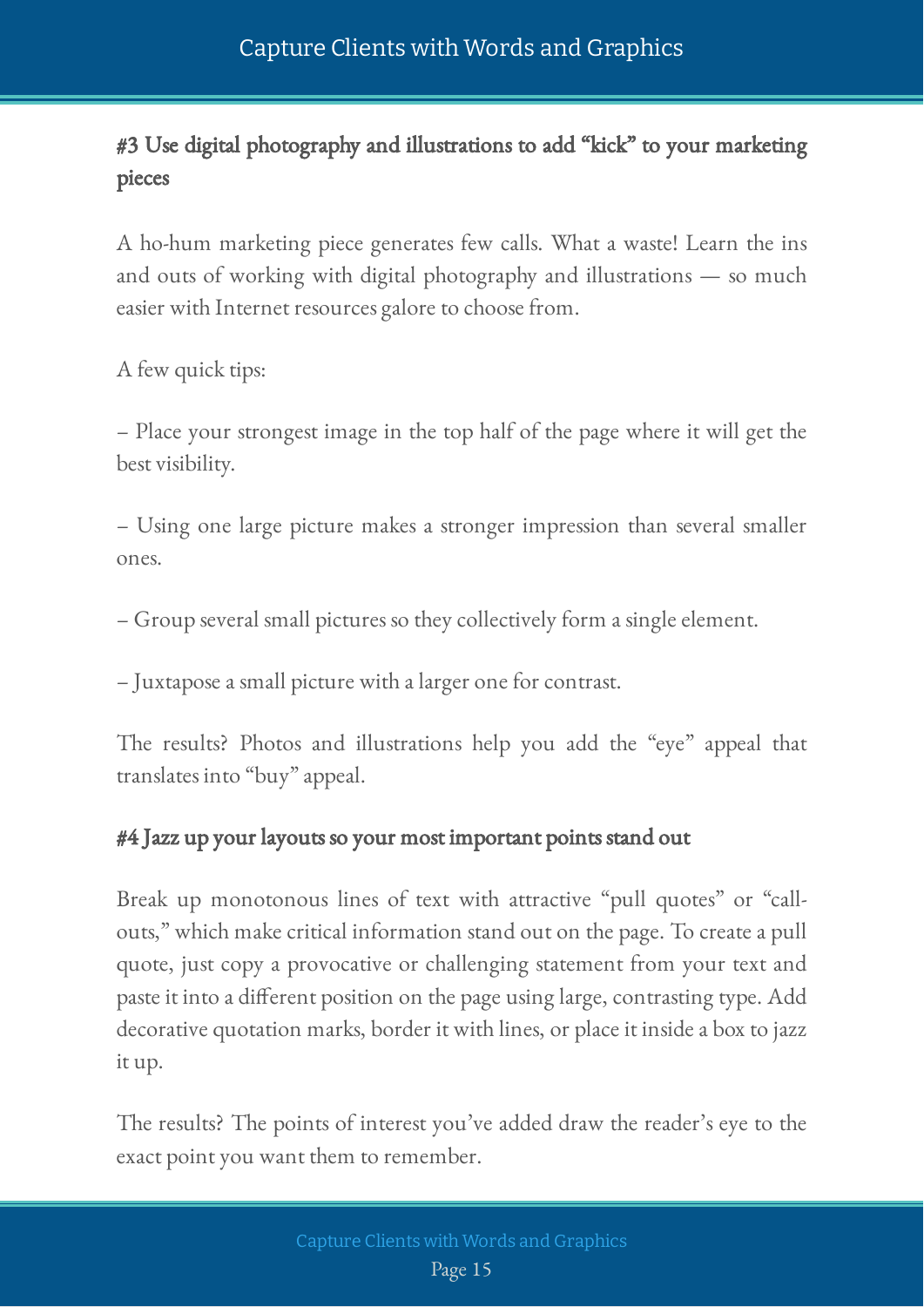#### #5 Ensure professional results by using the right file formats

You've just created a flyer that will be printed and mailed to your clients. To finish it off, you import a needed graphic from a website and send your file to the printers. Ouch! The resulting graphics looks blotchy and amateur in print. What went wrong? Graphic file formats for the Internet (72 dpi, lowresolution JPG and GIF) and file formats for offset printing (300 dpi, highresolution TIF and EPS) are totally different animals. In this case, you've used the wrong file format and resolution for your purpose.

The results? Choosing the right file formats gives you a professional-looking document with clear images and the quality you want.

Start using these five easy techniques to add pizzazz and personality to your marketing pieces now, and you will "hook" new clients immediately.

#### THIS EBOOK HAS BEEN BROUGHT TO YOU BY

WEB DESIGN IMAGINEERS [webdesign-imagineers.co.uk](https://webdesign-imagineers.co.uk/)